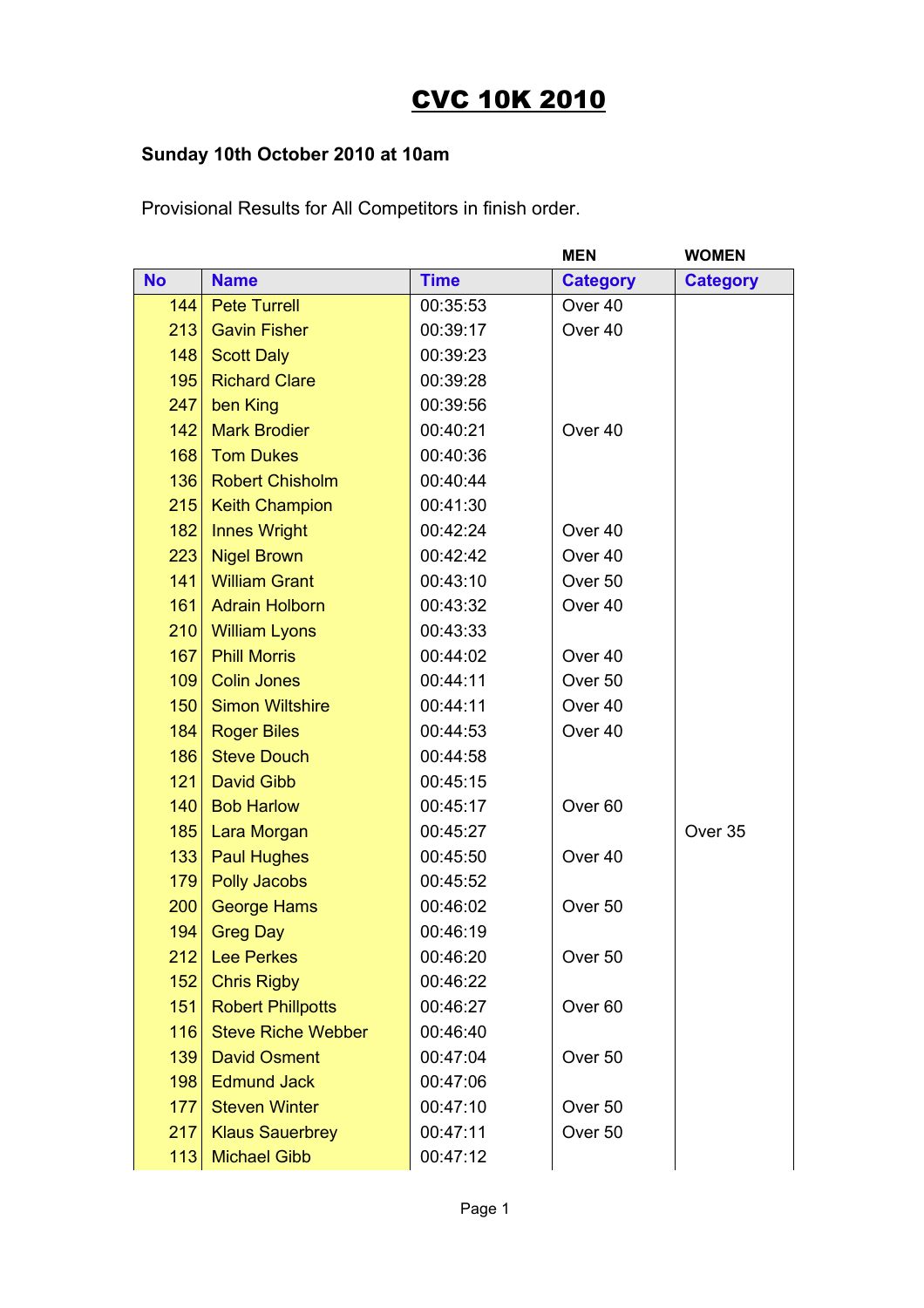| 166 | <b>Tim Wetherilt</b>       | 00:47:51 | Over 50            |                    |
|-----|----------------------------|----------|--------------------|--------------------|
| 207 | Jo Mcclean                 | 00:48:25 |                    | Over 35            |
| 137 | <b>Richard Western</b>     | 00:48:27 | Over 40            |                    |
| 105 | <b>Graham Wickham</b>      | 00:48:29 | Over <sub>60</sub> |                    |
| 196 | martin Brown               | 00:48:34 | Over <sub>50</sub> |                    |
| 164 | <b>Thomas Dable</b>        | 00:48:42 | Over <sub>60</sub> |                    |
| 193 | <b>Andrew bales</b>        | 00:48:47 |                    |                    |
| 209 | <b>Mike Lyons</b>          | 00:48:54 | Over <sub>50</sub> |                    |
| 203 | <b>Steve Lomas</b>         | 00:49:05 | Over <sub>60</sub> |                    |
| 118 | <b>Alex Stonebridge</b>    | 00:49:44 |                    |                    |
| 134 | <b>Stuart Rogers</b>       | 00:49:46 | Over <sub>50</sub> |                    |
| 174 | <b>Peter Hancock</b>       | 00:49:54 | Over 40            |                    |
| 112 | <b>Maureen Emmett</b>      | 00:50:04 |                    | Over <sub>45</sub> |
| 199 | <b>Tim Young</b>           | 00:50:29 |                    |                    |
| 117 | <b>Simon Williams</b>      | 00:50:46 | Over 40            |                    |
| 156 | <b>Katie Clements</b>      | 00:50:47 |                    |                    |
| 162 | <b>Dharamendra Patel</b>   | 00:50:51 | Over 40            |                    |
| 128 | <b>Mike Dukes</b>          | 00:50:55 | Over <sub>60</sub> |                    |
| 202 | <b>Rex Toop</b>            | 00:50:58 | Over <sub>60</sub> |                    |
| 224 | <b>Chris beck</b>          | 00:51:07 | Over 70            |                    |
| 211 | neil Mawdsley              | 00:51:10 | Over 40            |                    |
| 181 | <b>Laura Angel</b>         | 00:51:26 |                    |                    |
| 143 | <b>Frances Dickins</b>     | 00:51:48 | Over 50            |                    |
| 101 | Jan Fordham                | 00:52:03 |                    | Over 55            |
| 197 | mark farmer                | 00:52:17 | Over 50            |                    |
| 149 | <b>Stephen Davies</b>      | 00:52:20 | Over <sub>50</sub> |                    |
| 123 | <b>Andrew Boyington</b>    | 00:52:25 | Over 40            |                    |
| 124 | <b>Adrian Ling</b>         | 00:52:44 | Over 40            |                    |
| 157 | <b>Mel Davies</b>          | 00:53:02 |                    | Over 35            |
| 176 | <b>Donald Mackenzie</b>    | 00:53:08 | Over <sub>50</sub> |                    |
| 106 | <b>Samantha Hargreaves</b> | 00:54:10 |                    |                    |
| 107 | <b>Mark Hibdige</b>        | 00:54:11 |                    |                    |
| 158 | <b>Lindsey Horton</b>      | 00:54:18 |                    | Over <sub>45</sub> |
| 170 | <b>Anita Blake</b>         | 00:54:31 |                    | Over 35            |
| 214 | <b>Melvyn Jones</b>        | 00:54:38 | Over 50            |                    |
| 102 | <b>Carol Bradwell</b>      | 00:55:29 |                    | Over <sub>55</sub> |
| 132 | <b>Michael Loosemore</b>   | 00:55:33 | Over 40            |                    |
| 189 | <b>Selim Auckburally</b>   | 00:55:35 |                    |                    |
| 173 | <b>Jo Hodgson</b>          | 00:55:36 |                    | Over 35            |
| 180 | <b>Kate Knight</b>         | 00:55:40 |                    | Over 35            |
| 171 | <b>Nathane Jackson</b>     | 00:56:03 |                    | Over 45            |
| 172 | <b>David Lowes</b>         | 00:56:09 | Over 40            |                    |
| 154 | <b>Paul Cadge</b>          | 00:56:16 | Over 40            |                    |